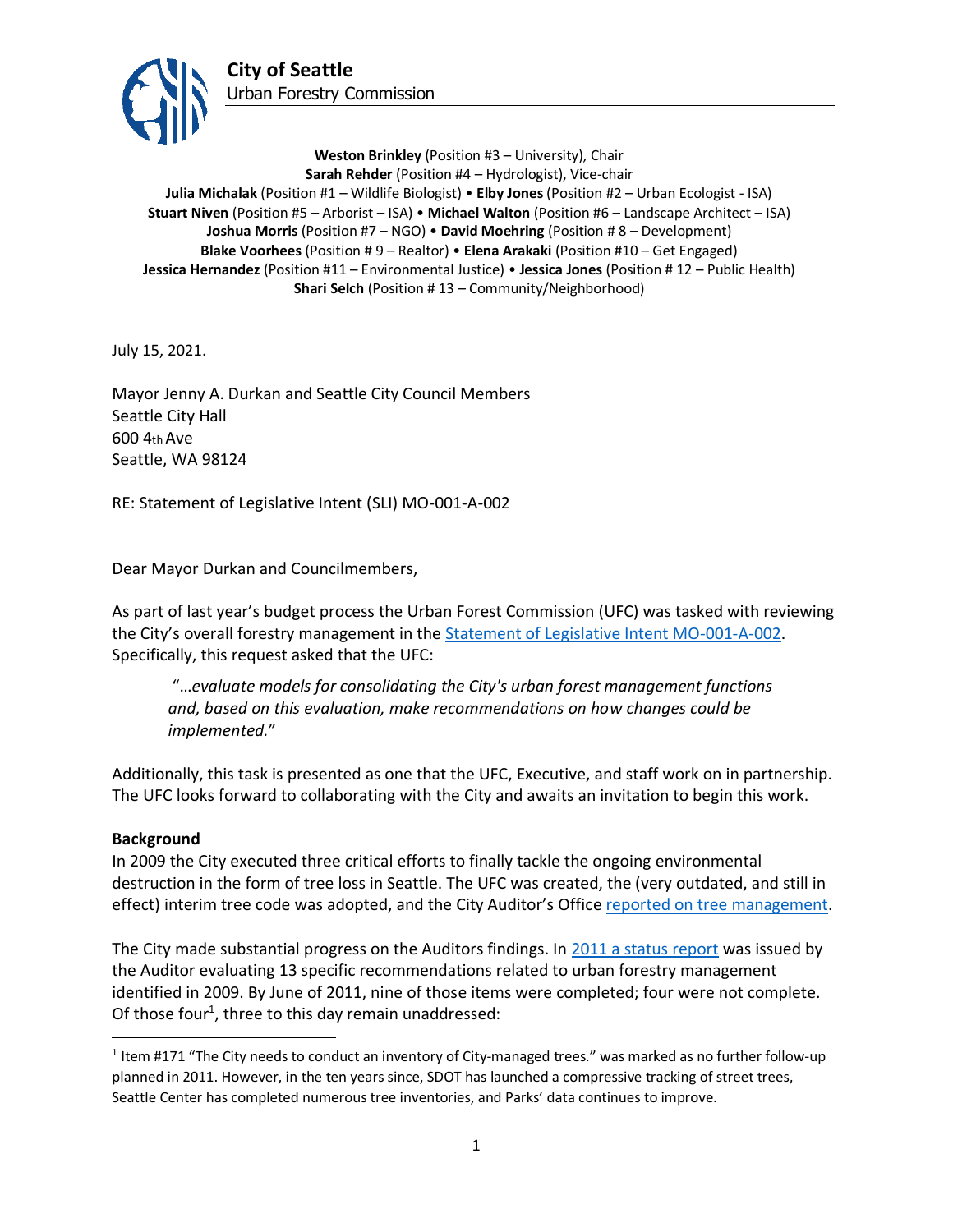#*163 - The City should adopt new tree regulations for tree protection on private property.*

and associated:

*#164 - The Department of Planning and Development needs to conduct an analysis to determine resource needs for implementing the new tree regulations.*

Tragically, both items are noted in the report as having implementation dates of 2012. The UFC looks forward to continuing work on tree regulations with Staff, Council, and the Executive with an adoption goal of this year, 2021.

The remaining item relates to the SLI and the Citywide management of the urban forest:

#174 - *The Mayor or the City Council needs to clarify the Office of Sustainability and Environment's roles regarding its authority and accountability for implementing the Urban Forest Management Plan (UFMP).* 

and associated note:

*The City needs to have a single, executive-level official or entity that has clear authority and accountability for 1) implementing the UFMP's goals, 2) setting program priorities, and 3) resolving conflicts)*

It is the understanding of the UFC that addressing these remaining challenges, and addressing potential tree loss, is the goal of the SLI MO-001-A-002. The City still does not have a single entity that has clear authority and accountability, particularly when it comes to trees on private property, and the UFC believes that such authority would improve the urban forest and health and wellbeing of the city. Related, the SLI outlines:

*"…evaluation should consider whether to transfer staff and regulatory authority from SDCI and SDOT to another department or office in order to improve Seattle's urban forest, particularly in regards to the removal of trees."*

Seattle Department of Construction and Inspections (SDCI) is currently accountable for the majority of trees in the city, a majority of available planting space, and the management of the trees under greatest threat. Seattle Department of Transportation (SDOT), along with Seattle City Light, manage private and public trees associated with the right-of-way. SDOT has continually revised its tree management practices over the past decade and now is a leader within the city when it comes to tree tracking and accounting, tree protection, maintenance, permitting, and tree-care provider management. SDCI is still delinquent on action related to the 2009 and 2011 Auditors Report, [Director's Rule](http://www.seattle.gov/Documents/Departments/UrbanForestryCommission/Resources/07.16.2020%20DDR2020-13.pdf) 13-2020 superseding DR 16-2008, requiring enforcement and tracking of exceptional trees under existing SMC 25.11.090, and [MHA legislation Ord 125791,](https://seattle.legistar.com/View.ashx?M=F&ID=7107428&GUID=DF534001-39D2-46BF-9FF8-A1B650A5C041) [Council Resolution 31902](http://clerk.seattle.gov/search/resolutions/31902) and [Executive Order 2017-11.](http://www.seattle.gov/Documents/Departments/UrbanForestryCommission/2018/2018docs/TreeExecOrder2017-11FINAL.pdf)

## **Recommendations**

The UFC will issue complete recommendations, hopefully in concert with the Executive and staff, in a formal response to the SLI in September. Those should include the recommended: (1) potential